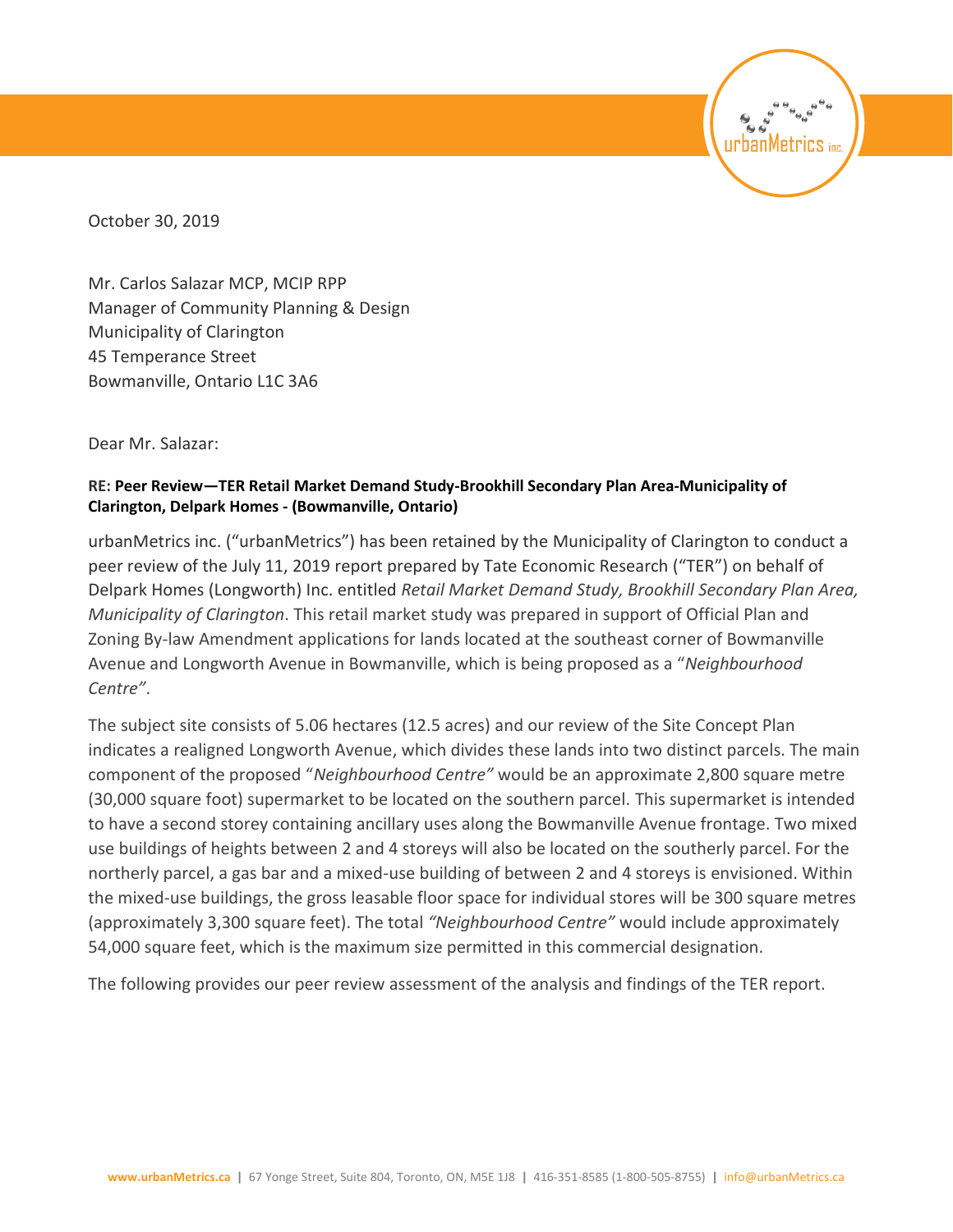# **1.0 The Official Plan Tests**

Specifically, our peer review must ensure that the study completed by TER satisfies any market impact tests set out in the Region of Durham Official Plan (May 2017 Consolidation), and the Municipality of Clarington Official Plan (June 2018 Consolidation). However, based on discussions with municipal planning staff, we understand that the main focus of our review will be to assess whether the TER analysis adequately addresses the potential impact of the proposed supermarket tenant on existing and designated supermarket anchored neighbourhood centres in the community.

The Region of Durham Official Plan designates the subject lands as *Living Areas and Major Open Space Areas.* As outlined in Section 8B.2, *Living Areas* are primarily used for housing purposes. In addition, certain home occupations, convenience stores (that are compatible with their surroundings), certain public and recreational uses, limited office development, and limited retailing of goods and services as components of mixed-use developments are permitted. In addition, major retail uses (greater than 2,000 square metres) are permitted in areas designated *Living Areas* subject to the inclusion of appropriate provisions and designations in the area municipal official plan (Policy 8B.2.2). Based on the concept plan that has been prepared for the subject development, it would appear that the mixed-use buildings being proposed would be permitted if the site was to remain designated as *Living Area.* However, with the size of supermarket proposed, permission for the proposed store would require re-designation to permit this use. As noted above, re-designation of the site to permit the proposed supermarket would be subject to the Municipality of Clarington Official Plan.

The Municipality of Clarington Official Plan designates the subject lands as *Urban Residential and Environmental Protection* with lands designated Urban Residential being primarily reserved for housing purposes. The subject lands are also located within the Brookhill Secondary plan Area and designated *Low Density Residential and Environmental Protection Area.* Since Delpark is requesting a re-designation of the subject lands to *Neighbourhood Centre,* the municipality has requested that a Retail Market Demand Study be completed that assesses the demand and potential impacts of permitting the subject proposal. The Municipality of Clarington Official Plan, 2018 sets out the study requirements for commercial developments. Section 10.3.9 states:

*The Municipality reserves the right to request a Retail Market Demand Study for any proposed commercial development to ensure that the size and scale of the proposed development aligns with the planned function of the designation and to also ensure that there are no negative impacts on the Municipality's planned commercial structure.*

The Clarington Official Plan also identifies specific requirements for a retail market study as summarized below:

*A retail Market Study will analyze current and future market potential for a specific type of retail. The study will also analyze the impact of the proposed retail* 

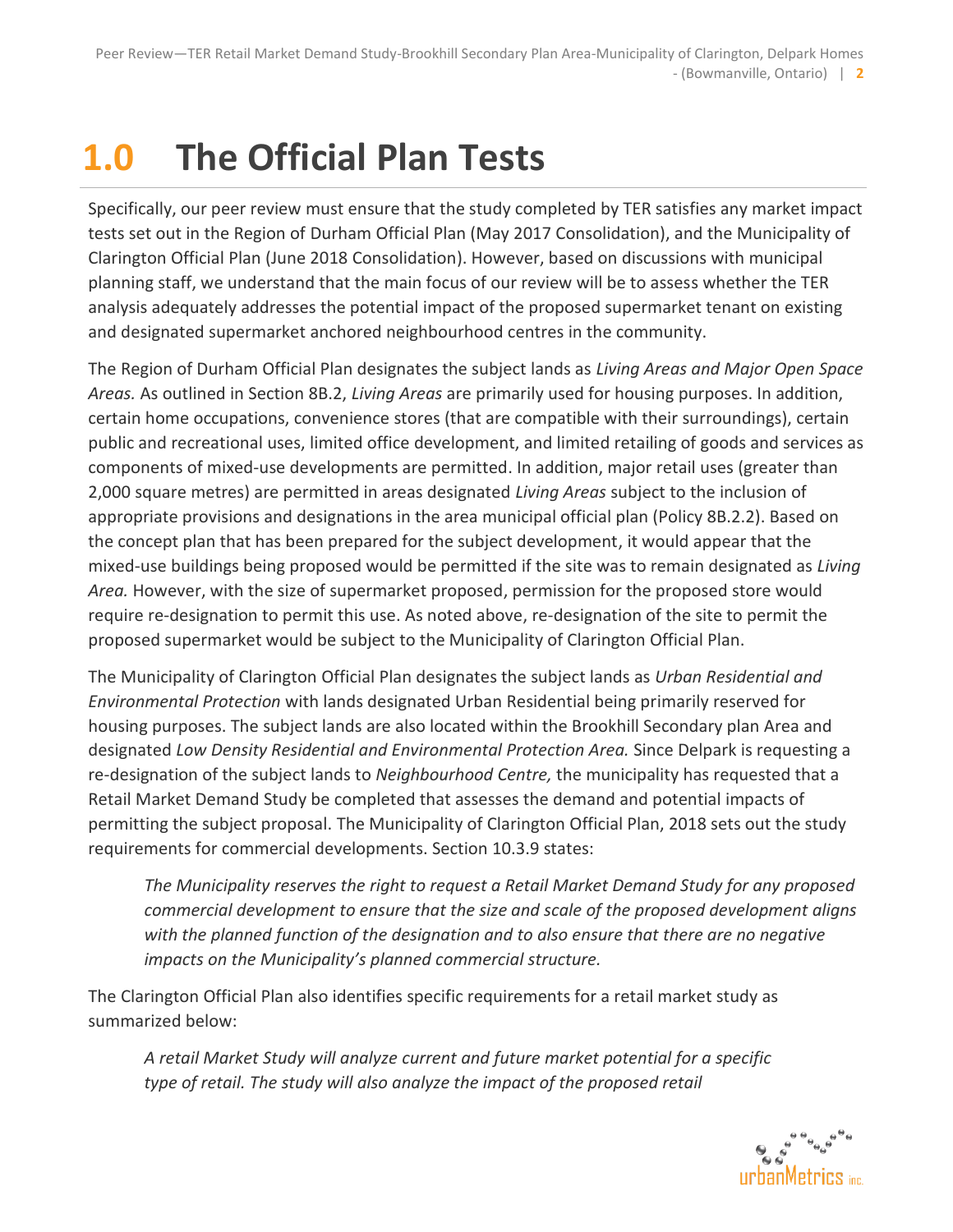*development on the existing and planned structure of the Municipality, in particular the impact on historic downtowns and on town/regional and neighbourhood centres.*

The subject site is located in the existing Brookhill Secondary Plan Area, which is in the process of being updated, though currently retail commercial uses are intended to be concentrated within the Village Corridor. Section 6.4.1 of the Brookhill Secondary Plan states:

*The Village Corridor shall be the primary focus of the Secondary Plan Area. The Village Corridor will incorporate institutional, retail and service commercial, recreational and cultural uses as well as ground related housing and residential apartment buildings within a mixed-use context.*

However, although there is no requirement for retail commercial development within the Village Corridor, Section 6.4.4 of the Brookhill Secondary Plan restricts the size of individual retail and service commercial uses to a maximum of approximately 5,400 square feet. Consequently, the supermarket proposed by Delpark would not be permitted within the Village Corridor.

**Therefore, in our opinion the main focus of the TER market and impact study must be focused on the potential impact of the proposed supermarket on both existing and proposed supermarket anchored neighbourhood centres in the municipality.**

The balance of this peer review will consider whether the TER study adequately meets these issues/tests.

## **2.0 Scope of Peer Review**

As noted above, the purpose of this peer review is to verify that the TER report sufficiently addresses the market demand and impact tests detailed in the Municipality of Clarington Official Plan and the Brookhill Secondary Plan and to provide the municipality with advice as to the validity of the TER methodology, assumptions, inputs and conclusions. Specifically, our peer review addresses the following questions:

- Is the methodology appropriate?
- Are the assumptions and the data utilized including trade area delineation, population forecasts, commercial space inventory and other data – accurate, current and sufficient to support the conclusions of the retail market impact study?
- Do the conclusions logically reflect the data and analysis?
- Are the conclusions based on erroneous data, analysis or calculations?
- Does the market study sufficiently address the relevant planning tests, including whether the proposed facilities are warranted and that the planned function of other existing, proposed,

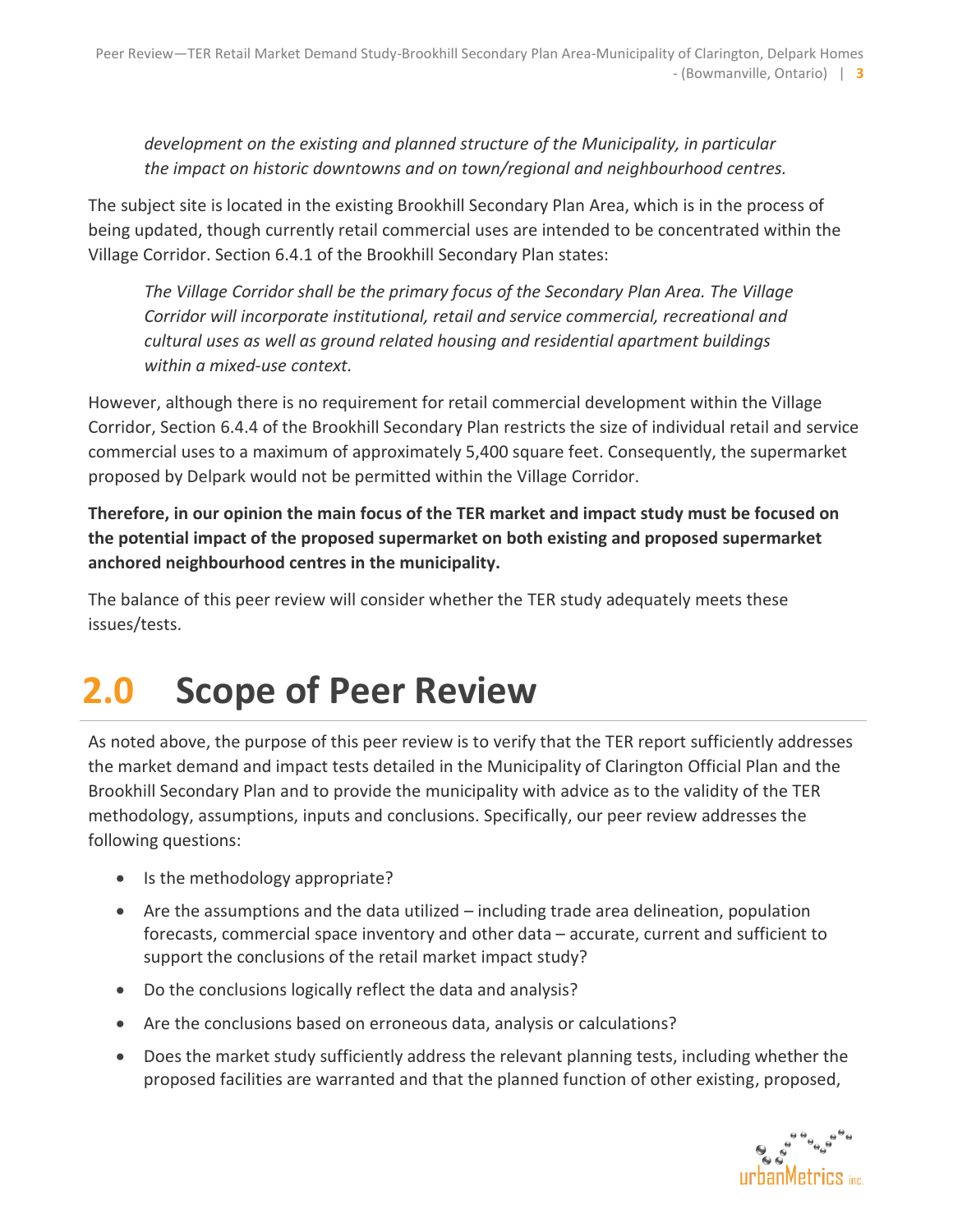and future designated commercial areas, and in particular any supermarket anchored "Neighbourhood Centres" within the Town are not significantly impaired?

## **3.0 Market Analysis Methodology**

The methodology that has been used by TER in undertaking the retail market impact analysis is consistent with standard retail market evaluation techniques accepted as evidence at the Ontario Municipal Board, and now the Local Planning Appeal Tribunal ("LPAT"). In general, the TER methodology involved the delineation of a Trade Area, in this case based on cellular locational services data at two Neighbourhood Centres in the vicinity of the subject site (Scugog Corners at 680 Longworth Avenue and a second location at 570 Longworth Avenue); the projection of future trade area population levels, both in the Brookhill Secondary Plan Area and in a broader Secondary Zone which is comprised of the balance of the Bowmanville Urban Area; a detailed inventory of both retail and service commercial facilities in Bowmanville; estimates of expected expenditure inflow from residents living outside the delineated Trade Area; and consideration as to the likely impact of the subject proposal, and in particular the proposed 30,000 square foot supermarket, on other existing or designated Neighbourhood Centres or commercial areas that include or could potentially include a supermarket.

TER's market impact analysis is primarily focused on the impact created by the proposed 30,000 square foot supermarket and for this part of their analysis they have used a traditional methodology which forecasts Trade Area resident's existing and future supermarket potential, based on Statistics Canada Retail Trade data, in combination with the forecast population in both the Brookhill Secondary Plan Area, and the remainder of the Bowmanville Urban Area; calculation of the supermarket share of total Food & Beverage expenditure potential; local capture rates; and calculation of the current and future sales performance levels of existing supermarkets in Bowmanville, both currently and after the introduction of the 30,000 square foot supermarket in the subject development.

However, for the non-supermarket retail and service space proposed, TER has used a per capita space ratio methodology to determine the specific commercial needs of individual store and service categories that will be required to serve existing and future Brookhill residents. Recognizing that this study is being undertaken as input to the Brookhill Secondary Plan Area planning process, this methodology is the typical approach used in the commercial planning for Secondary Plan Areas. Therefore, we accept the TER methodological approach that was employed for this portion of their analysis. We also note that given the small amount of non supermarket space included in the project, and the expected population growth in the Brookhill community, we have little if any concern as to the impact of these smaller and diverse stores and services on the commercial structure of the

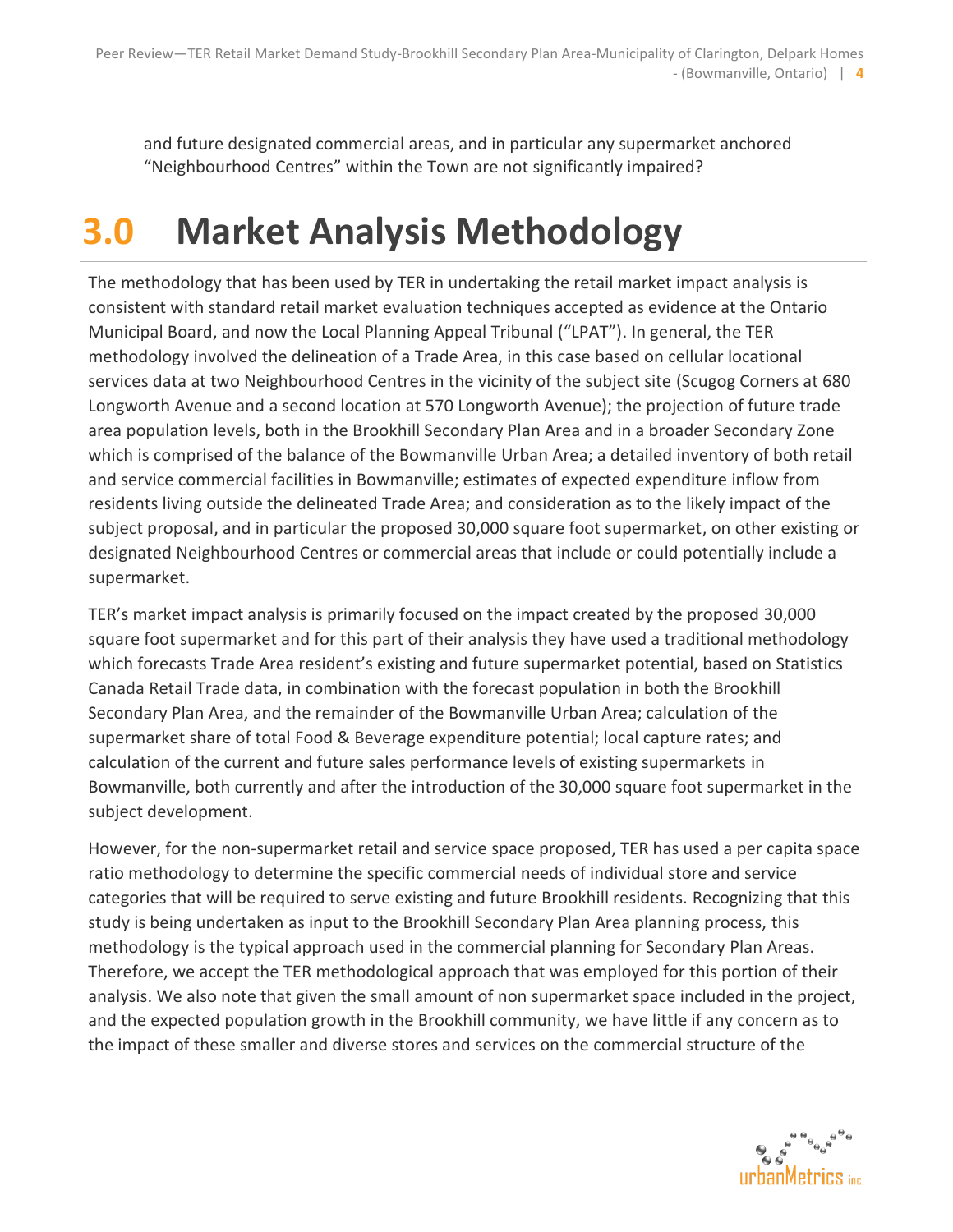Bowmanville community. As a result, we have focused the majority of our peer review on the TER supermarket impact analysis.

First, we have dealt with the market evaluation inputs and assumptions that are included in the TER retail market impact study. TER did undertake empirical research to determine the customer draw of all five Neighbourhood Centres in Bowmanville, but most importantly the two existing Neighbourhood Centres in the vicinity of the subject site (Scugog Corners at 680 Longworth Avenue, and at 570 Longworth Avenue). This cellular data was then used as a proxy in determining the drawing power of the new retail stores and services that will likely be included in the subject proposal and to estimate the likely inflow of expenditures that could be expected at the subject site.

#### **Customer Location Services Data**

TER utilized cellular location services data from the period January 1, 2014 to May 27, 2019, we believe using the services of UberMedia, a more recent methodology of tracking customer origins, but one that we generally consider as reliable.

The results of these surveys indicated that approximately 35%-36% of customer support at the two Neighbourhood Centres in the vicinity of the site came from residents living beyond a 10-minute drive, indicating the more local serving nature of these centres. As Scugog Corners is the only supermarket anchored Neighbourhood Centre, with a 31,400 square foot Freshco, a size similar to the supermarket proposed on the subject site, the survey results for this centre are considered the most appropriate in determining the drawing power of the supermarket proposed on the subject site.

In general, we agree with the methodology that has been used by TER in completing the cellular location data survey, and therefore accept the inflow factors used in this supermarket impact analysis.

#### **Population Forecast**

As noted above, TER has delineated two Trade Area zones: the Brookhill SPA and a Secondary Zone comprised of the balance of the Bowmanville Urban Area. Based on data provided by Clarington planning staff, we have verified the population forecasts and found them to be accurate if not conservative. This is particularly true for the entire Bowmanville Community which has already surpassed its forecast 2018 population by almost 3,000 persons, which results in additional market potential for all commercial facilities in the community; both existing and proposed.

#### **Retail/Service Inventory**

TER conducted a comprehensive inventory of both retail and service space in May, 2019 within the Bowmanville Community. The inventory included all retail/service and vacant space located in the various commercial areas in the Town. We have not attempted to undertake our own inventory to

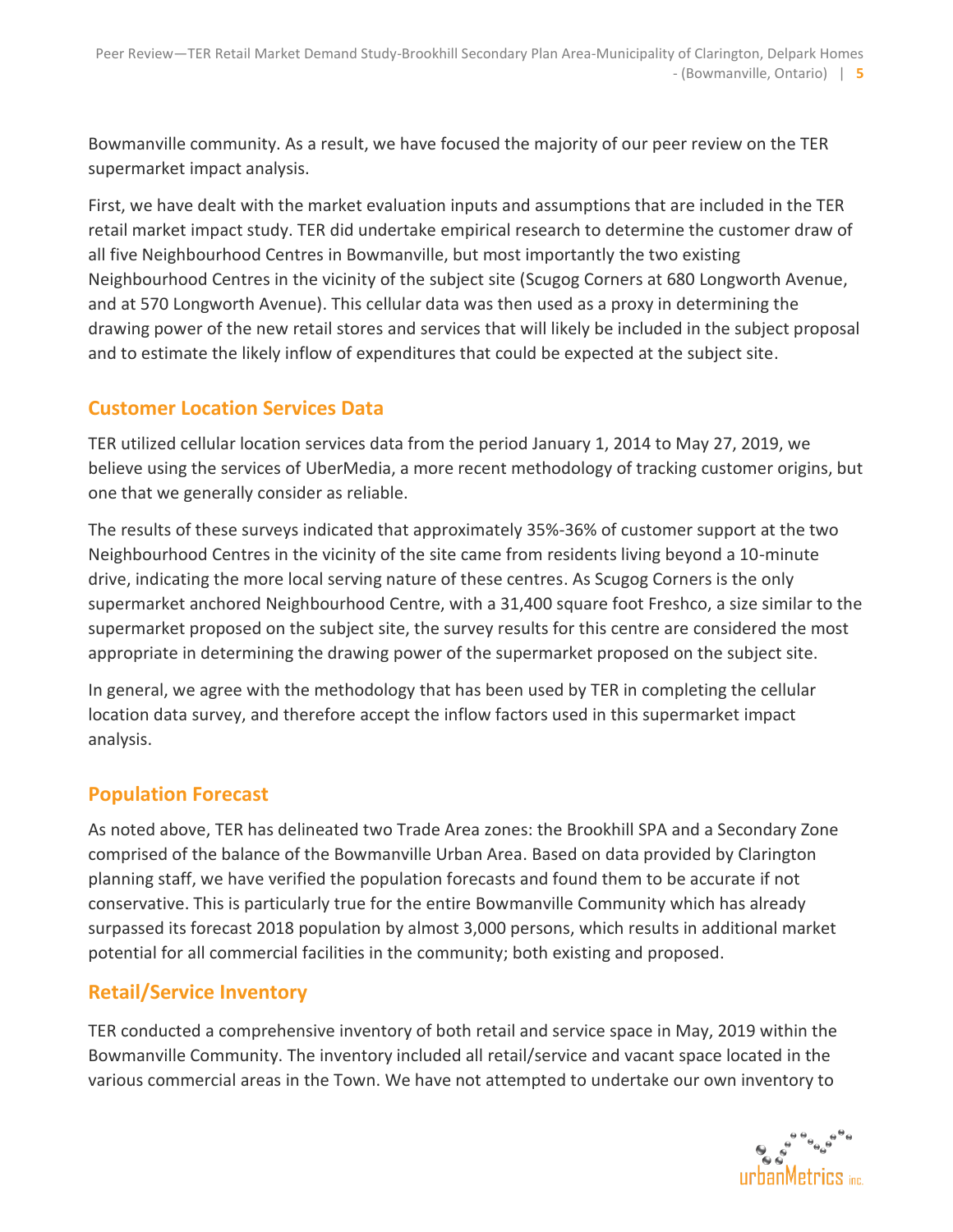verify the accuracy of the TER inventory on a unit-by-unit basis. Such a comparison would be onerous and would not likely yield meaningful results. However, Town staff have undertaken an independent review of the existing food store inventory, which generally confirms the accuracy of the TER data. Although individual store sizes may vary between the TER inventory, the total amount of space in the supermarket category is slightly different with 131,827 square feet in the Town staff inventory compared to 130,000 square feet in the TER inventory. For convenience and specialty food stores, the TER inventory has a higher total than the inventory prepared by Town staff. Since the main focus of our peer review is the potential impact of the proposed supermarket, the difference in the specialty store inventory is somewhat immaterial and in fact if staff's lower figure is more accurate, sales levels in these stores would likely be higher and less likely to be impacted.

We note that currently there is only one supermarket in the vicinity of the proposed development, the 31,400 square foot Freshco located in Scugog Corners (680 Longworth Avenue). All other Neighbourhood Centres in Bowmanville do not have a supermarket anchor, but do have a small selection of Convenience or Specialty Food Stores.

We do note that the existing Walmart SuperCentre has a large food component, which would be somewhat competitive with both existing and potential future supermarkets in Bowmanville, though the sales of this portion of the store are recorded by Statistics Canada in their Retail Trade data in the Department Store category and therefore have already been excluded in the food store expenditure potential used by TER in their market demand and impact analysis. In addition, since this store and its food component have actually been operating for a number of years, its potential impact on existing supermarkets has already occurred and is reflected in the current sales performance levels of these stores. Town staff also provided an inventory of drug stores in Bowmanville, which also have evolved to include a selection of food related products, but again the food sales in these stores are recorded in the drug store category and in our opinion will have little if any influence on the results of the supermarket impact analysis.

As noted above, TER did not conduct a detailed retail expenditure-based analysis for the nonsupermarket store and service categories, but the results of this inventory are important in determining the current per capita service levels that were then used to calculate the required commercial space in the Brookhill Neighbourhood at build-out. Our review of these ratios illustrates that the commercial structure of Bowmanville is generally in balance with a typical service level of 39.3 square feet per capita. As a result, application of these per capita space ratios in estimating the future commercial needs in the Brookhill Neighbourhood is a reasonable approach. Another indication that the Bowmanville commercial structure is in balance is the low 3.1% vacancy rate throughout the community (excluding the vacant Rona and Target, which are special cases, unrelated to local market conditions). Typical vacancy levels in a community that is considered to be in equilibrium range between 6.0% and 8.0%, a level much higher than is currently the case in

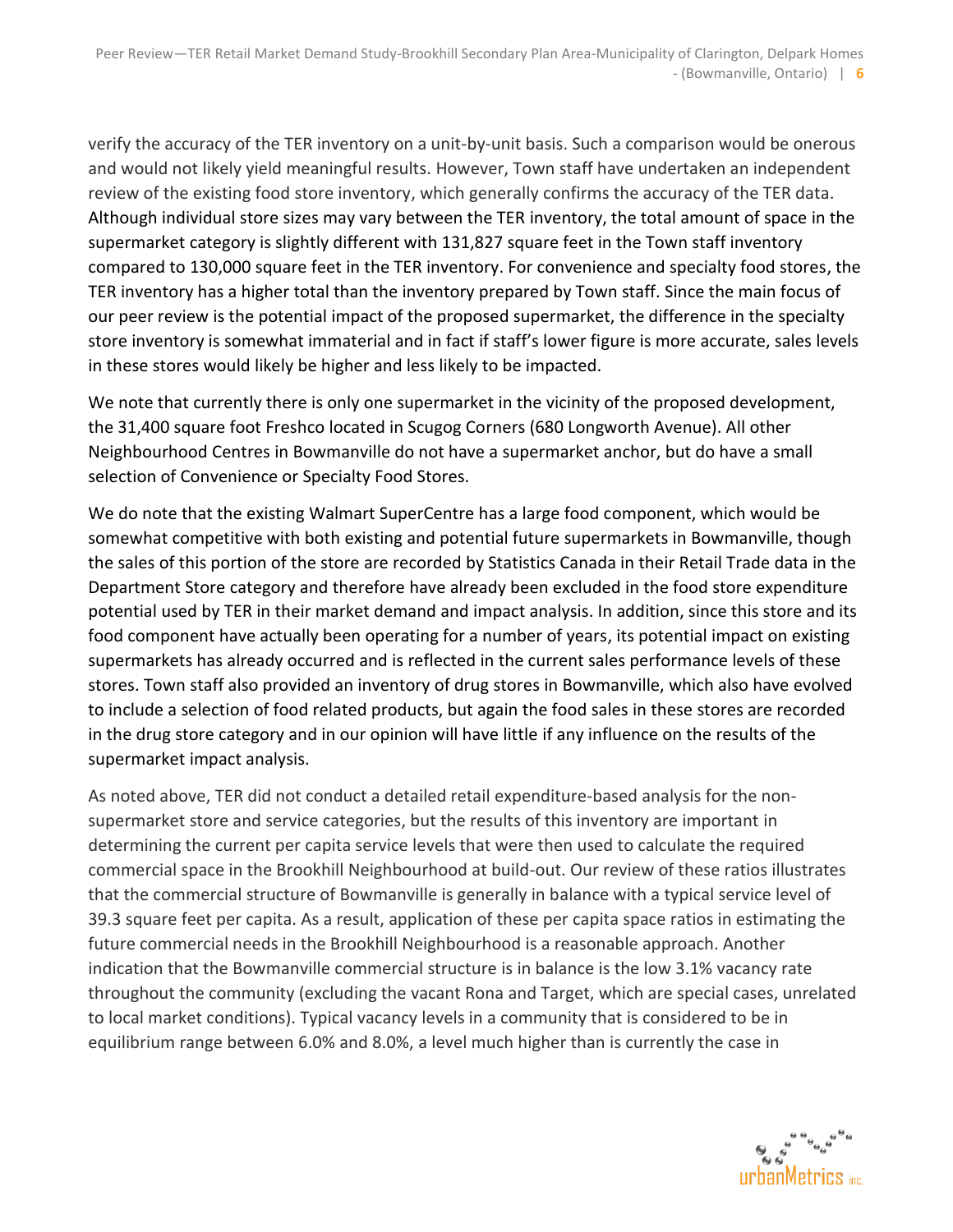Bowmanville. In addition, the existing Neighbourhood Centres have a current vacancy rate of 6.9%, which is still within the acceptable range noted above.

### **Other Planned & Proposed Retail Developments**

The TER report has recognized the proposed *Neighbourhood Centre* at Means Avenue and Concession Road 3 (in North East Bowmanville) but current plans for this for this mixed-use centre do not include a supermarket, but do include a two-storey mixed-use building with 9,100 square feet (Town staff's estimate of commercial space is 12,917 square feet) of ground floor commercial. In addition, Town staff have identified a number of smaller commercial proposals, none of which would include a supermarket. Although, a number of these projects could include some smaller food store tenants, it is likely that these more local serving facilities can be easily accommodated in the Bowmanville community without creating any impact on the existing commercial structure.

As indicated on TER's Figure 5-3 another vacant but designated *Neighbourhood Centre* is located on the North East corner of Concession Road 3 and Bowmanville Avenue. TER does not consider this centre as a potential supermarket location. Although, no supermarket has been proposed to date, we have conducted a sensitivity analysis that assumes that a supermarket of some 30,000 square feet will be located on this site prior to 2026, to not only serve the Brookhill community but also the Northglen Neighbourhood, which is expected to house some 5,500 residents. In fact, the current population of this community is already over 3,000 residents.

Below, we have replicated TER's Figures 8-1 and 8-2 which detail their supermarket demand and impact analysis. In Figure 8-1, only the supermarket share has been increased to reflect the entry into the market of another supermarket at the Bowmanville Avenue and Concession Road 3 site with an assumed first full year of operation in 2026. All other assumptions, including Study Area shares and inflow, have remained the same as in the TER analysis. As shown in the recreated Figure 8-2, the amount of supermarket space in Bowmanville increases from its current level of 130,000 square feet to some 160,000 square feet in 2021 and 190,000 square feet by 2026. The entry of these two additional supermarkets results in a decrease in sales per square foot performance levels from a current level of \$650 to \$590 in 2021 and \$600 in 2026, when the second store enters the market. After 2026, sales performance levels will continue to increase at all supermarkets; both existing and proposed. The resulting sales performance levels, in our opinion, will ensure that existing supermarkets in Bowmanville will continue to operate and will continue to act as important anchors in both the *Neighbourhood Centres* and other commercial areas in Bowmanville.

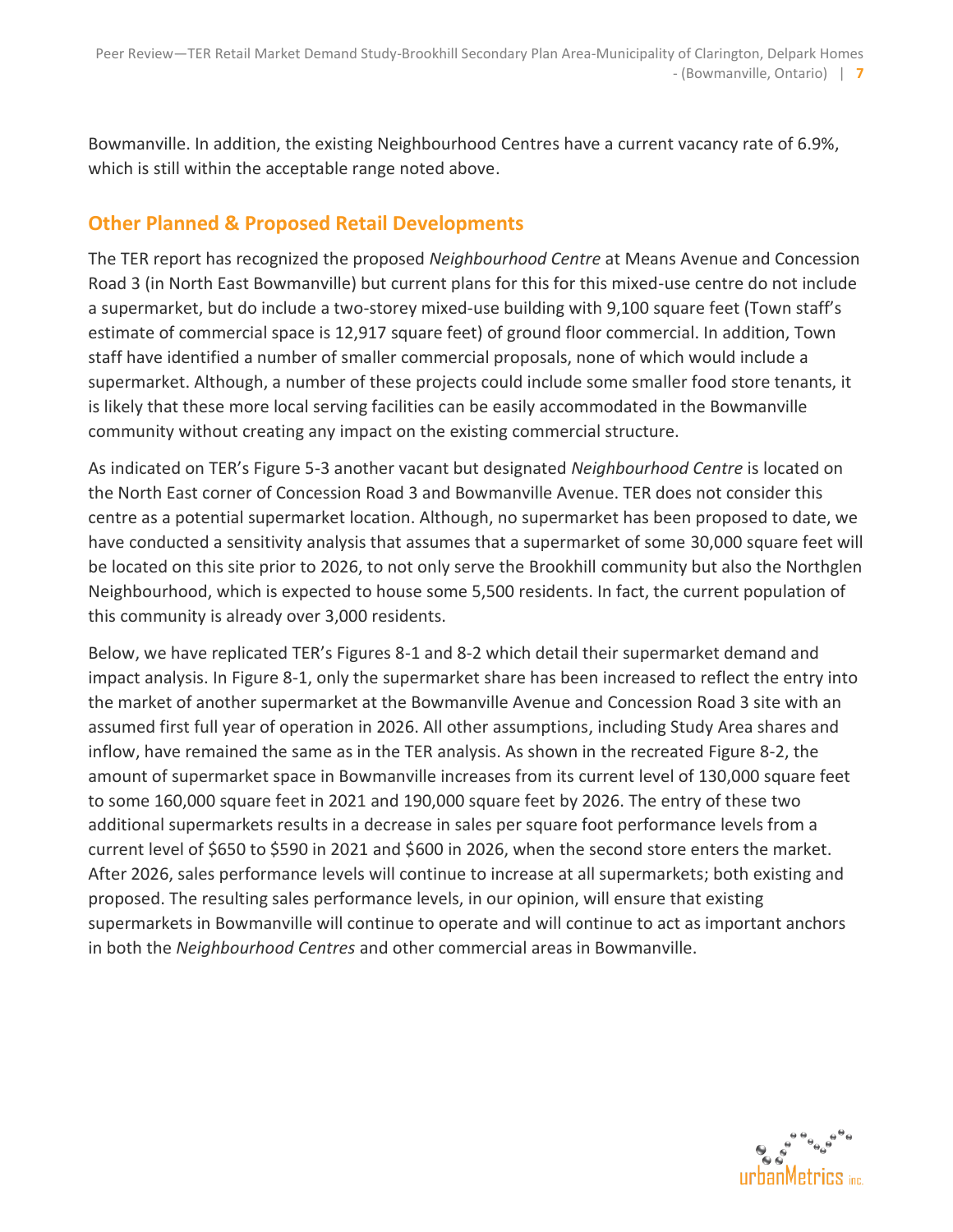#### **Figure 8-1 Study Area Supermarket Demand Analysis**

| 2018 Dollars (\$Millions)<br>2018                                                                   |    |                   |         | 2021                | 2026        |                    |         |
|-----------------------------------------------------------------------------------------------------|----|-------------------|---------|---------------------|-------------|--------------------|---------|
|                                                                                                     |    |                   |         |                     |             |                    |         |
| <b>Brookhill SPA</b>                                                                                |    |                   |         |                     |             |                    |         |
| FBR Expenditure Potential                                                                           | \$ | 4.5 \$            |         | 6.9 \$              |             | 9.3                | $\zeta$ |
| Supermaket Share \$                                                                                 |    | 65.1%             |         | 67.0%               |             | 68.0%              |         |
| Supermarket Share \$                                                                                | \$ | 2.9               | \$      | 4.6                 | -\$         | 6.3 \$             |         |
| Study Area Share %                                                                                  |    | 80.0%             |         | 80.0%               |             | 80.0%              |         |
| Study Area Share \$                                                                                 | \$ | $2.4 \quad $5$    |         | 3.7 \$              |             | 5.0 \$             |         |
| <b>Other Study Area</b><br>FBR Expenditure Potential<br>Supermaket Share \$<br>Supermarket Share \$ |    |                   |         |                     |             |                    |         |
|                                                                                                     | \$ | $124.4 \quad$ \$  |         | 135.9 \$            |             | $156.9$ \$         |         |
|                                                                                                     |    | 65.1%             |         | 66.0%               |             | 66.5%              |         |
|                                                                                                     | \$ | 81.0              | \$      | 89.7 \$             |             | $104.3$ $\sqrt{5}$ |         |
| Study Area Share %                                                                                  |    | 80.0%             |         | 80.0%               |             | 82.5%              |         |
| Study Area Share \$                                                                                 | \$ | $64.8\frac{2}{3}$ |         | $71.7$ \$           |             | $86.1 \; \S$       |         |
| <b>Total Study Area</b>                                                                             | \$ | $67.2 \div$       |         | $75.4 \; \S$        |             | $91.1 \; \text{S}$ |         |
| Inflow %                                                                                            |    | 20.0%             |         | 20.0%               |             | 20.0%              |         |
| Inflow \$                                                                                           | \$ | 16.8              | $\zeta$ | 18.9 \$             |             | $22.8$ \$          |         |
| <b>Total Study Area Supermarket Expenditures</b>                                                    | \$ | 83.9              | $\zeta$ | $94.4$ \$           |             | 113.9 \$           |         |
| <b>Study Area Supermarket Space</b>                                                                 |    | 130,000           |         |                     |             |                    |         |
| Supermarket Sales Per Square Foot                                                                   | \$ | 650               |         | ۰                   |             |                    |         |
| Warranted Supermarket Space (@\$550 per square foot)                                                |    |                   |         | urbanMet<br>172,000 | <b>TICS</b> | inc.<br>207,000    |         |
|                                                                                                     |    |                   |         |                     |             |                    |         |
| Warranted Additional Supermarket Space                                                              |    |                   |         | 42,000              |             | 77,000             |         |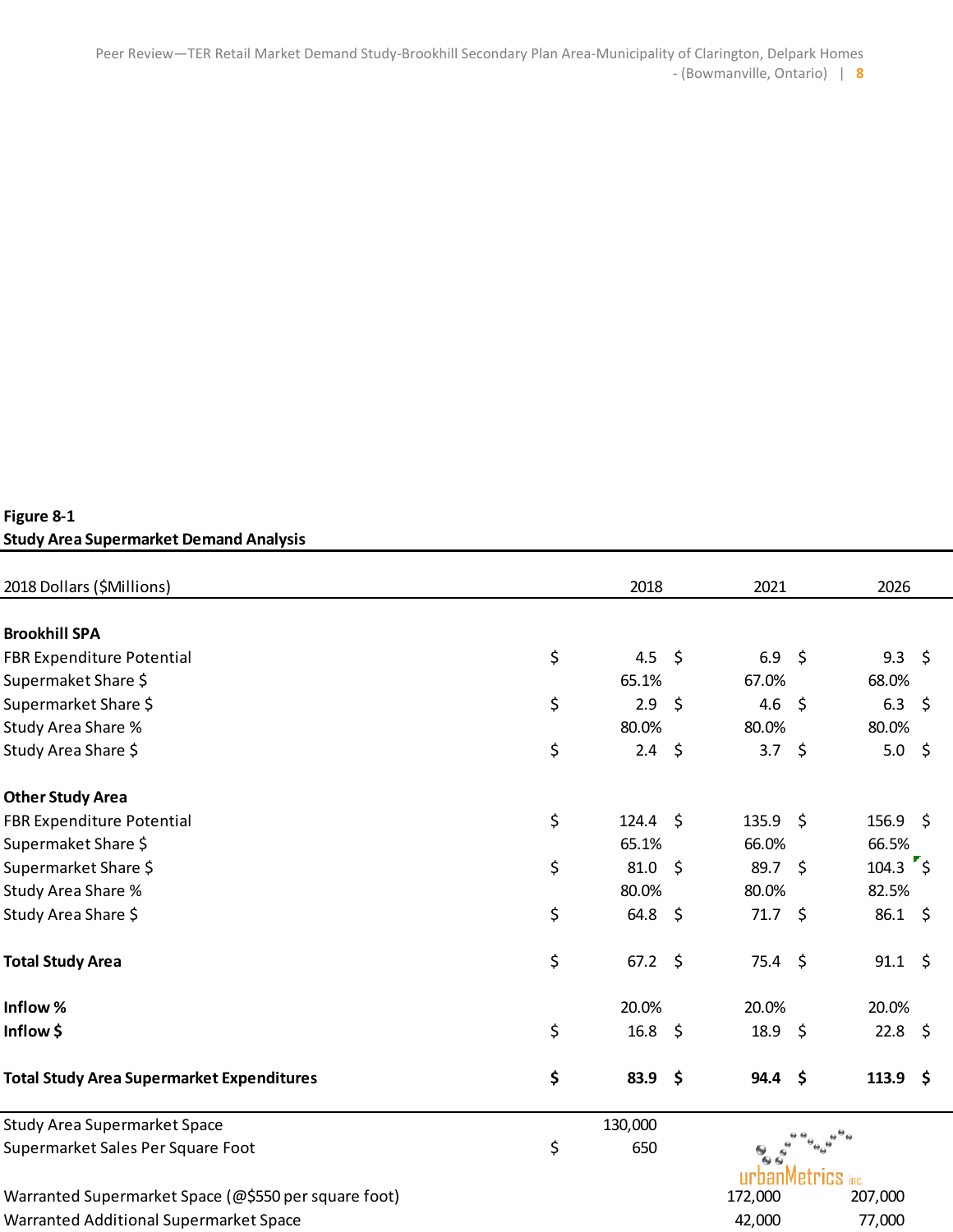#### **Figure 8-2**

**Study Area Supermarket Impact Analysis**

| 2018 Dollars (\$Millions)                                    | 2018                    |      | 2021              |      | 2026               |      | 2031    |
|--------------------------------------------------------------|-------------------------|------|-------------------|------|--------------------|------|---------|
| Study Area Supermarket Sales                                 | \$<br>83.9 <sup>5</sup> |      | 94.4 <sup>5</sup> |      | 113.9 <sup>5</sup> |      | 131.9   |
| <b>Existing Study Area Supermarket Space</b>                 | 130,000                 |      | 130,000           |      | 130,000            |      | 130,000 |
| Proposed Supermarket at Site (SF)                            |                         |      | 30,000            |      | 30,000             |      | 30,000  |
| Proposed Supermarket at Concession 3 & Bowmanville Rd        |                         |      |                   |      | 30,000             |      | 30,000  |
| <b>Total Study Area Supermarket Space</b>                    | 130,000                 |      | 160,000           |      | 190,000            |      | 190,000 |
| Study Area Supermarket Sales per square foot                 | \$<br>650               | - \$ | 590 \$            |      | 600 \$             |      | 695     |
| <b>Estimated Supermarket Sales At Site</b>                   |                         | \$   | 18.0              | - \$ | $18.8\frac{1}{5}$  |      | 19.5    |
| Proposed Supermarket at Site (SF)                            |                         |      | 30,000            |      | 30,000             |      | 30,000  |
| Estimated Sales per square foot                              |                         | \$   | 600               | - \$ | 625                | - \$ | 650     |
| Estimated Supermarket Sales At Concession 3 & Bowmanville Rd |                         | \$   |                   | \$   | $18.8 \quad $$     |      | 19.5    |
| Proposed Supermarket at Concession 3 & Bowmanville Rd (SF)   |                         |      |                   |      | 30,000             |      | 30,000  |
| <b>Estimated Sales per square foot</b>                       |                         | \$   |                   | Ś    | 625                | - Ś  | 650     |
| Estimated Supermarket Sales Elsewhere in Study Area          |                         | \$   | 76.4 \$           |      | 76.4 <sup>5</sup>  |      | 92.9    |
| Existing Other Supermarket Space in Study Area               |                         |      | 130,000           |      | 130,000            |      | 130,000 |
| Estimated Sales per square foot                              |                         | \$   | 590               | - \$ | 590 \$             |      | 715     |
| Percentage Change from Current Sales Levels                  |                         |      | $-9.2%$           |      | $-9.2%$            |      | 10.0%   |

SOURCE: urbanMetrics inc., based on original tables prepared by TER. Some minor adjustments have been made by urbanMetrics to account for rounding errors and to ensure consistency with the original calculations by TER. Additional analytical elements included by urbanMetrics to reflect the potential introduction of the new 30,000 square foot supermarket at Concession 3 and Bowmanville Road (e.g., adjustment to market capture rates in Figure 8-1 and as highlighted by the shading in Figure 8-2).

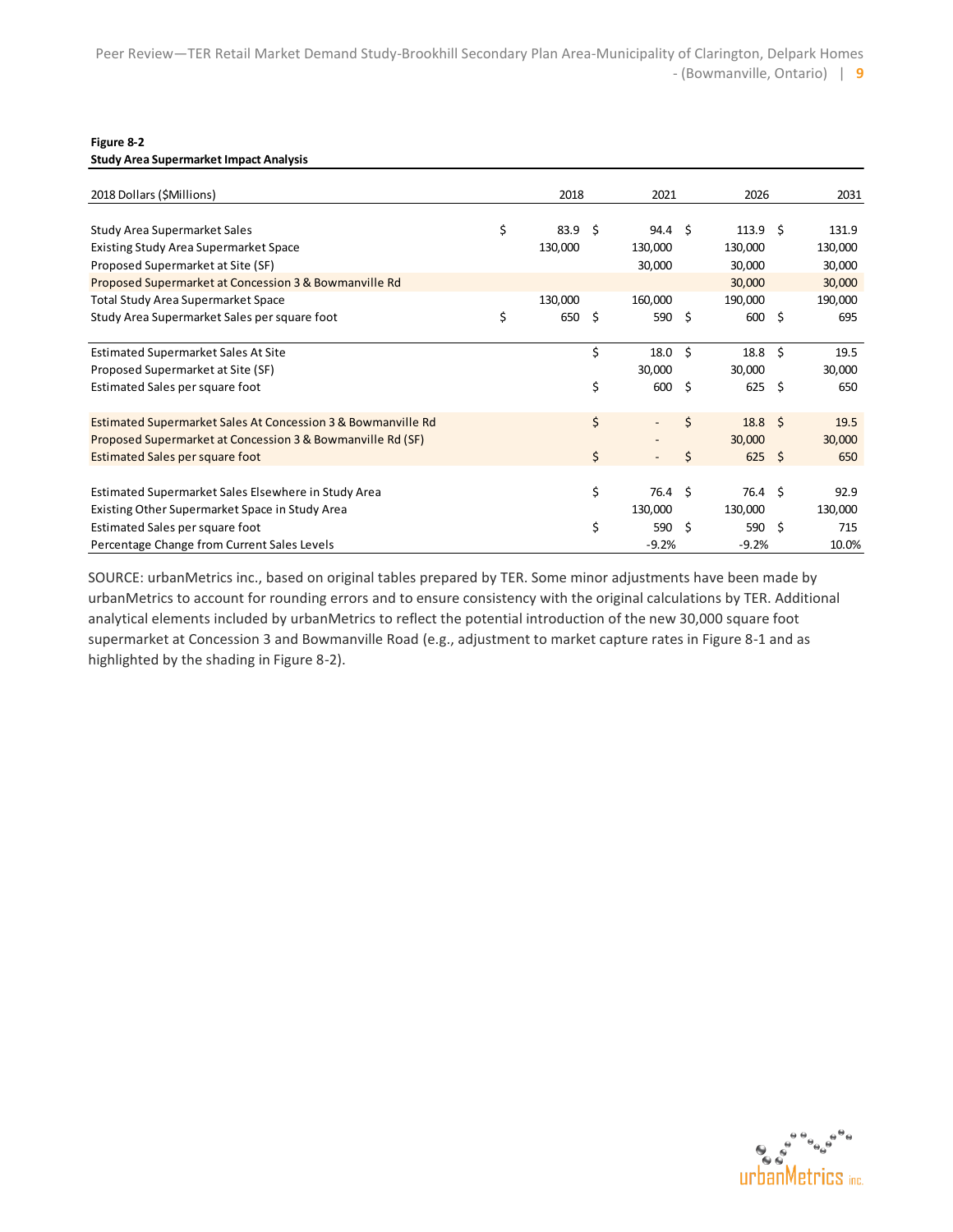# **4.0 Conclusions**

As noted at the outset, the purpose of this peer review has been to verify that the TER report sufficiently addresses the issues of market demand and impact detailed in the Durham and Clarington Official Plans, as well as in the existing Brookhill Secondary Plan; as well as provide the Municipality of Clarington with advice on the validity of the TER methodology, assumptions, input and conclusions. This peer review is also intended to specifically answer the following questions:

### **Is the methodology appropriate?**

Although TER has not applied a retail expenditure type of retail impact analysis for the nonsupermarket space proposed in the Delpark *Neighbourhood Centre*, they have undertaken this type of analysis for the supermarket that has been proposed as the main anchor tenant in this development. As the potential impact of this supermarket is the main concern in terms of impact on other *Neighbourhood Centres* in Bowmanville, we are satisfied that the methodology applied by TER in determining the demand and potential impact on the existing commercial structure of the community and in particular the existing and designated *Neighbourhood Centres* is appropriate.

We would also note that the per capita ratio methodology applied in determining the demand for the smaller more local serving retail and service facilities warranted in the Brookhill Secondary Plan Area is the standard type of methodology used in the planning of secondary plan areas.

We do note however, that TER could have considered the entry of a second supermarket at the Bowmanville Avenue and Concession Road 3 site as a worst-case scenario in this analysis, which we have undertaken as part of this peer review.

### **Are the assumptions and the data utilized-including trade area delineation, population forecasts, commercial space inventory and other data-accurate, current and sufficient to support the conclusions of the retail market impact study?**

The Trade Area utilized by TER in their analysis is considered reasonable and is consistent with previous market analyses conducted in Clarington. We have also reviewed the various sources of information relied on by TER for population forecasting, etc., and found them to be accurate as they are consistent with published sources. We do note, however, that the current population for Bowmanville may be understated, which may result in their supermarket sales impact numbers being overstated. Also, the commercial inventory that was carried out was quite detailed and generally consistent with the space numbers provided by Town staff.

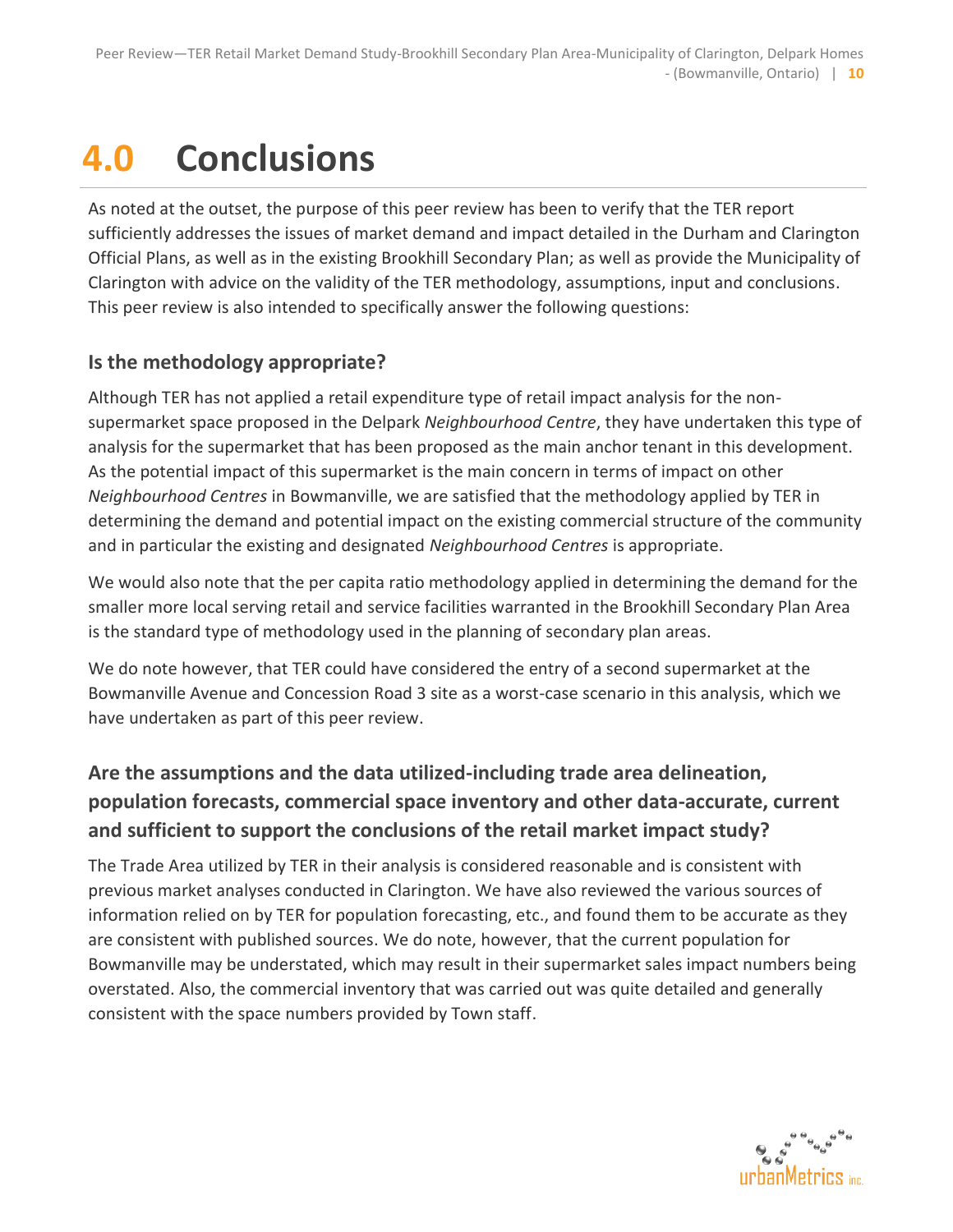### **Do the conclusions logically reflect the data and analysis?**

In our professional opinion the conclusions do logically reflect the data used and the analysis undertaken. In addition, our supermarket sensitivity analysis confirms that—if another supermarket is added over the study period at the Bowmanville Avenue and Concession Road 3 site—the projected impacts are manageable and will not result in any supermarket closures.

**Does the market study sufficiently address the relevant planning tests, including whether the proposed facilities are warranted and that the planned function of the Bowmanville Downtown Core and other existing, proposed, and future designated Neighbourhood Centres or other commercial areas within the Town are not significantly impaired?**

Yes, the market study does address the relevant planning tests as set out in the Clarington Official Plan and the existing Brookhill Secondary Plan. These specific Official Plan tests have been addressed and we agree with TER that the proposed retail facilities and particularly the supermarket will not impact the planned function of the Bowmanville Downtown and other existing, proposed, and future designated *Neighbourhood Centres* within the Town.

**Therefore, in conclusion it is our professional opinion that the TER retail market demand and impact study meets the tests of the Municipality of Clarington Official Plan and the existing Brookhill Secondary Plan, and the application to amend the Official Plan and Zoning By-law on the Delpark Homes property to permit up to 54,000 square feet of retail/service space anchored by a supermarket of 30,000 square feet should be approved.**

We look forward to discussing the results of this peer review with Town staff, and should you have any questions or comments, please do not hesitate to contact us.

Yours truly, urbanMetrics inc.

C. Humand

Douglas R. Annand CMC, PLE Partner dannand@urbanmetrics.ca